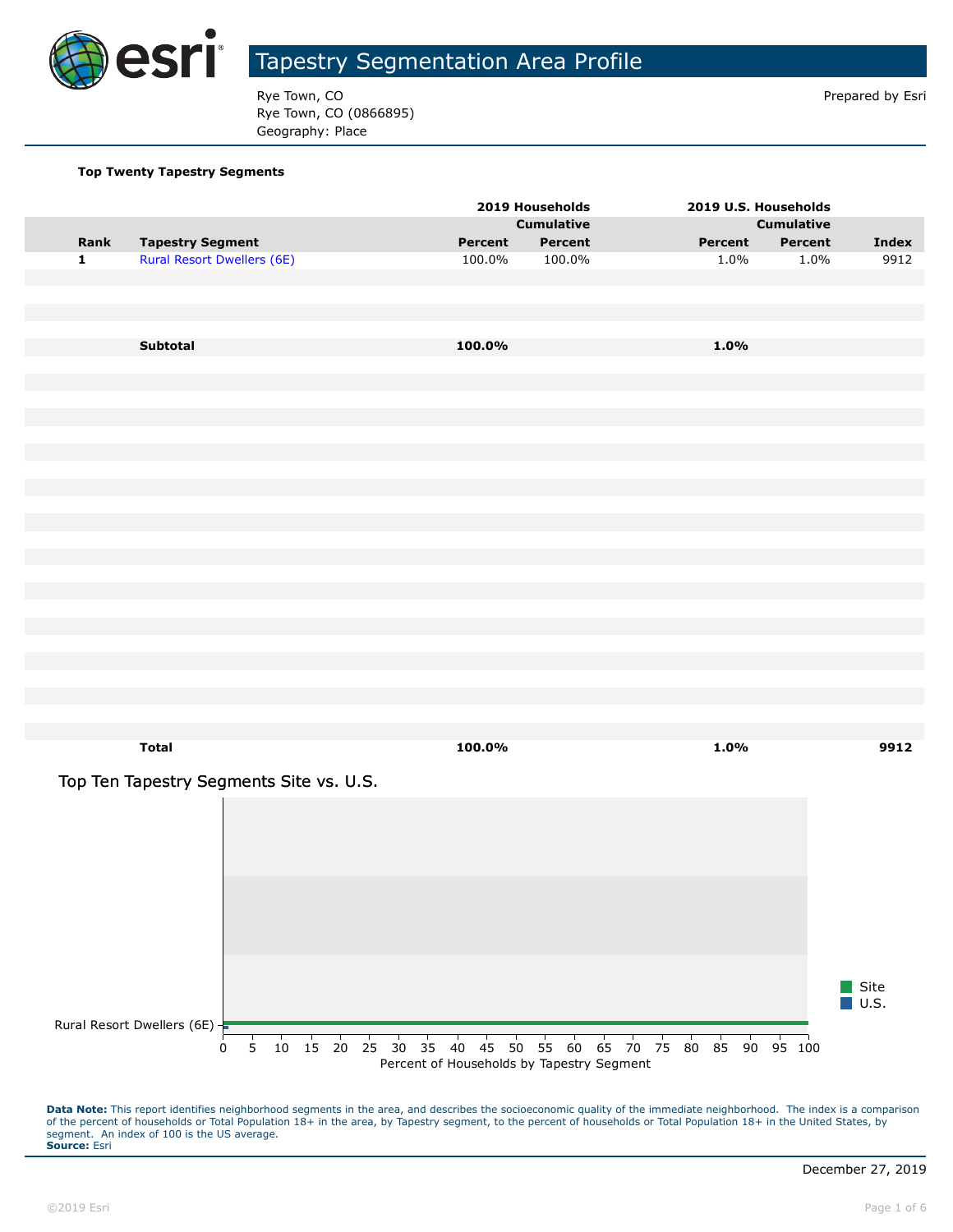

Rye Town, CO **Prepared by Esri** Prepared by Esri Rye Town, CO (0866895) Geography: Place

#### 2019 Tapestry Indexes by Households

| 2019 Tapestry Indexes by Households |       |       | 2019 Tapestry Indexes by Total Population 18+ |       |                             |                |       |       |       |        |
|-------------------------------------|-------|-------|-----------------------------------------------|-------|-----------------------------|----------------|-------|-------|-------|--------|
| Index                               |       |       |                                               |       |                             | $_{\rm Index}$ |       |       |       |        |
| 0                                   | 2,000 | 4,000 | 6,000                                         | 8,000 | $\pmb{0}$                   | 2,000          | 4,000 | 6,000 | 8,000 | 10,000 |
|                                     |       |       |                                               |       | $14C -$                     |                |       |       |       |        |
|                                     |       |       |                                               |       | $14A -$                     |                |       |       |       |        |
|                                     |       |       |                                               |       | $13D +$                     |                |       |       |       |        |
|                                     |       |       |                                               |       | $13B -$                     |                |       |       |       |        |
|                                     |       |       |                                               |       | $12D \cdot$                 |                |       |       |       |        |
|                                     |       |       |                                               |       | $12B -$                     |                |       |       |       |        |
|                                     |       |       |                                               |       | $11E -$                     |                |       |       |       |        |
|                                     |       |       |                                               |       | $11C -$                     |                |       |       |       |        |
|                                     |       |       |                                               |       | $11A -$                     |                |       |       |       |        |
|                                     |       |       |                                               |       | $10D \cdot$                 |                |       |       |       |        |
|                                     |       |       |                                               |       | $10B -$                     |                |       |       |       |        |
|                                     |       |       |                                               |       | 9F-                         |                |       |       |       |        |
|                                     |       |       |                                               |       | $9D -$                      |                |       |       |       |        |
|                                     |       |       |                                               |       | 9B-                         |                |       |       |       |        |
|                                     |       |       |                                               |       | $8G -$                      |                |       |       |       |        |
|                                     |       |       |                                               |       | 8E -                        |                |       |       |       |        |
|                                     |       |       |                                               |       | Tapestry Segments<br>$8C -$ |                |       |       |       |        |
|                                     |       |       |                                               |       | 8A -                        |                |       |       |       |        |
|                                     |       |       |                                               |       | $7E -$                      |                |       |       |       |        |
|                                     |       |       |                                               |       | $7C -$                      |                |       |       |       |        |
|                                     |       |       |                                               |       | $7A -$                      |                |       |       |       |        |
|                                     |       |       |                                               |       | $6E -$                      |                |       |       |       |        |
|                                     |       |       |                                               |       | $6C -$                      |                |       |       |       |        |
|                                     |       |       |                                               |       | $6A -$                      |                |       |       |       |        |
|                                     |       |       |                                               |       | $5D -$                      |                |       |       |       |        |
|                                     |       |       |                                               |       | $5B -$                      |                |       |       |       |        |
|                                     |       |       |                                               |       | $4C -$                      |                |       |       |       |        |
|                                     |       |       |                                               |       | $4A -$                      |                |       |       |       |        |
|                                     |       |       |                                               |       | $3B -$                      |                |       |       |       |        |
|                                     |       |       |                                               |       | $2D -$                      |                |       |       |       |        |
|                                     |       |       |                                               |       | $2B -$                      |                |       |       |       |        |
|                                     |       |       |                                               |       | $1E -$                      |                |       |       |       |        |
|                                     |       |       |                                               |       | $1C -$                      |                |       |       |       |        |
|                                     |       |       |                                               |       | $1A -$                      |                |       |       |       |        |

Data Note: This report identifies neighborhood segments in the area, and describes the socioeconomic quality of the immediate neighborhood. The index is a comparison of the percent of households or Total Population 18+ in the area, by Tapestry segment, to the percent of households or Total Population 18+ in the United States, by segment. An index of 100 is the US average. **Source:** Esri

 $1A -$ 1C 1E  $2B \cdot$ 2D 3B 4A 4C 5B 5D 6A 6C 6E 7A 7C 7E 8A 8C 8E 8G 9B 9D 9F 10B 10D 11A 11C 11E 12B 12D 13B 13D 14A 14C

Tapestry Segments

Tapestry Segments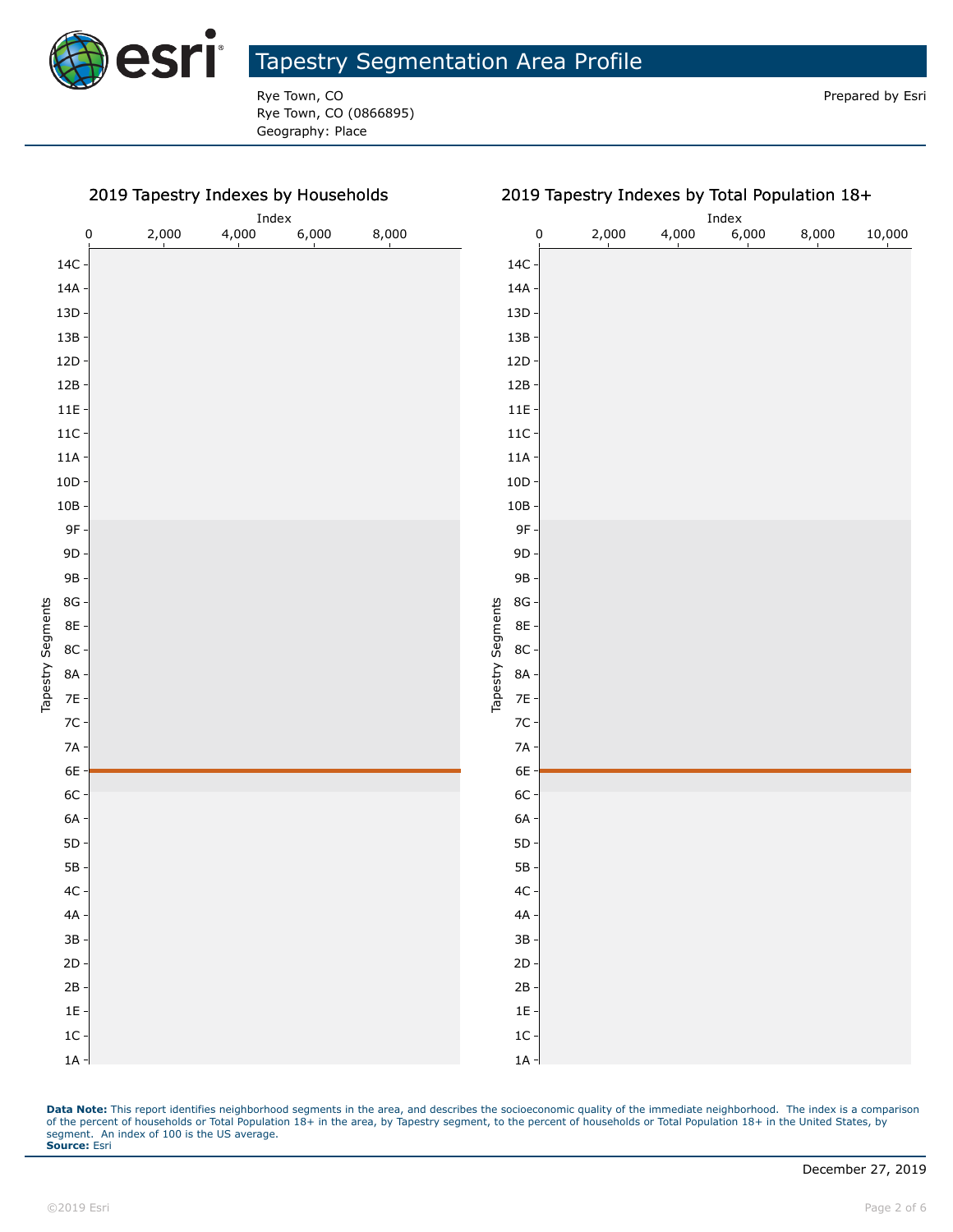

Rye Town, CO **Prepared by Esri** Prepared by Esri Rye Town, CO (0866895) Geography: Place

| <b>Tapestry LifeMode Groups</b>        | 2019 Households |                | <b>2019 Adult Population</b> |               |                |             |
|----------------------------------------|-----------------|----------------|------------------------------|---------------|----------------|-------------|
|                                        | <b>Number</b>   | <b>Percent</b> | <b>Index</b>                 | <b>Number</b> | <b>Percent</b> | Index       |
| Total:                                 | 76              | 100.0%         |                              | 134           | 100.0%         |             |
|                                        |                 |                |                              |               |                |             |
| 1. Affluent Estates                    | 0               | $0.0\%$        | 0                            | $\mathbf 0$   | 0.0%           | $\mathbf 0$ |
| Top Tier (1A)                          | 0               | 0.0%           | 0                            | 0             | 0.0%           | 0           |
| Professional Pride (1B)                | 0               | 0.0%           | $\pmb{0}$                    | 0             | 0.0%           | 0           |
| Boomburbs (1C)                         | 0               | 0.0%           | 0                            | 0             | 0.0%           | 0           |
| Savvy Suburbanites (1D)                | 0               | 0.0%           | $\pmb{0}$                    | 0             | 0.0%           | $\pmb{0}$   |
| Exurbanites (1E)                       | 0               | 0.0%           | 0                            | 0             | 0.0%           | 0           |
|                                        |                 |                |                              |               |                |             |
| 2. Upscale Avenues                     | $\mathbf 0$     | $0.0\%$        | 0                            | 0             | 0.0%           | 0           |
| Urban Chic (2A)                        | 0               | 0.0%           | $\pmb{0}$                    | 0             | 0.0%           | 0           |
| Pleasantville (2B)                     | 0               | 0.0%           | 0                            | 0             | 0.0%           | 0           |
| Pacific Heights (2C)                   | 0               | $0.0\%$        | $\pmb{0}$                    | 0             | 0.0%           | 0           |
| <b>Enterprising Professionals (2D)</b> | 0               | 0.0%           | 0                            | 0             | 0.0%           | 0           |
|                                        |                 |                |                              |               |                |             |
| 3. Uptown Individuals                  | 0               | $0.0\%$        | 0                            | 0             | 0.0%           | 0           |
| Laptops and Lattes (3A)                | 0               | $0.0\%$        | 0                            | 0             | 0.0%           | 0           |
| Metro Renters (3B)                     | 0               | 0.0%           | 0                            | 0             | 0.0%           | 0           |
| Trendsetters (3C)                      | 0               | 0.0%           | 0                            | 0             | 0.0%           | $\mathbf 0$ |
|                                        |                 |                |                              |               |                |             |
| 4. Family Landscapes                   | 0               | 0.0%           | 0                            | $\mathbf 0$   | 0.0%           | $\mathbf 0$ |
| Soccer Moms (4A)                       | 0               | 0.0%           | 0                            | 0             | 0.0%           | 0           |
| Home Improvement (4B)                  | 0               | $0.0\%$        | $\pmb{0}$                    | 0             | 0.0%           | 0           |
| Middleburg (4C)                        | 0               | 0.0%           | 0                            | 0             | 0.0%           | 0           |
|                                        |                 |                |                              |               |                |             |
| 5. GenXurban                           | $\mathbf 0$     | $0.0\%$        | 0                            | $\mathbf 0$   | 0.0%           | 0           |
| Comfortable Empty Nesters (5A)         | 0               | 0.0%           | $\pmb{0}$                    | 0             | 0.0%           | 0           |
| In Style (5B)                          | 0               | 0.0%           | 0                            | 0             | 0.0%           | 0           |
| Parks and Rec (5C)                     | 0               | 0.0%           | $\pmb{0}$                    | 0             | 0.0%           | 0           |
| <b>Rustbelt Traditions (5D)</b>        | 0               | 0.0%           | 0                            | 0             | 0.0%           | 0           |
| Midlife Constants (5E)                 | 0               | 0.0%           | $\pmb{0}$                    | 0             | 0.0%           | $\mathbf 0$ |
| <b>6. Cozy Country Living</b>          | 76              | 100.0%         | 833                          | 134           | 100.0%         | 844         |
| Green Acres (6A)                       | 0               | 0.0%           | 0                            | 0             | 0.0%           | 0           |
| Salt of the Earth (6B)                 | 0               | 0.0%           | 0                            | 0             | 0.0%           | 0           |
| The Great Outdoors (6C)                | 0               | 0.0%           | 0                            | 0             | 0.0%           | 0           |
| Prairie Living (6D)                    | 0               | 0.0%           | $\pmb{0}$                    | 0             | 0.0%           | $\mathbf 0$ |
| <b>Rural Resort Dwellers (6E)</b>      | 76              | 100.0%         | 9,912                        | 134           | 100.0%         | 10,704      |
| <b>Heartland Communities (6F)</b>      | 0               | 0.0%           | 0                            | 0             | 0.0%           | $\mathbf 0$ |
|                                        |                 |                |                              |               |                |             |
| 7. Ethnic Enclaves                     | 0               | 0.0%           | 0                            | 0             | 0.0%           | 0           |
| Up and Coming Families (7A)            | 0               | 0.0%           | 0                            | 0             | 0.0%           | 0           |
| Urban Villages (7B)                    | 0               | 0.0%           | 0                            | 0             | 0.0%           | 0           |
| American Dreamers (7C)                 | 0               | 0.0%           | 0                            | 0             | 0.0%           | 0           |
| Barrios Urbanos (7D)                   | 0               | 0.0%           | 0                            | 0             | 0.0%           | 0           |
| Valley Growers (7E)                    | 0               | 0.0%           | 0                            | 0             | 0.0%           | 0           |
| Southwestern Families (7F)             | 0               | $0.0\%$        | $\pmb{0}$                    | 0             | 0.0%           | $\pmb{0}$   |
|                                        |                 |                |                              |               |                |             |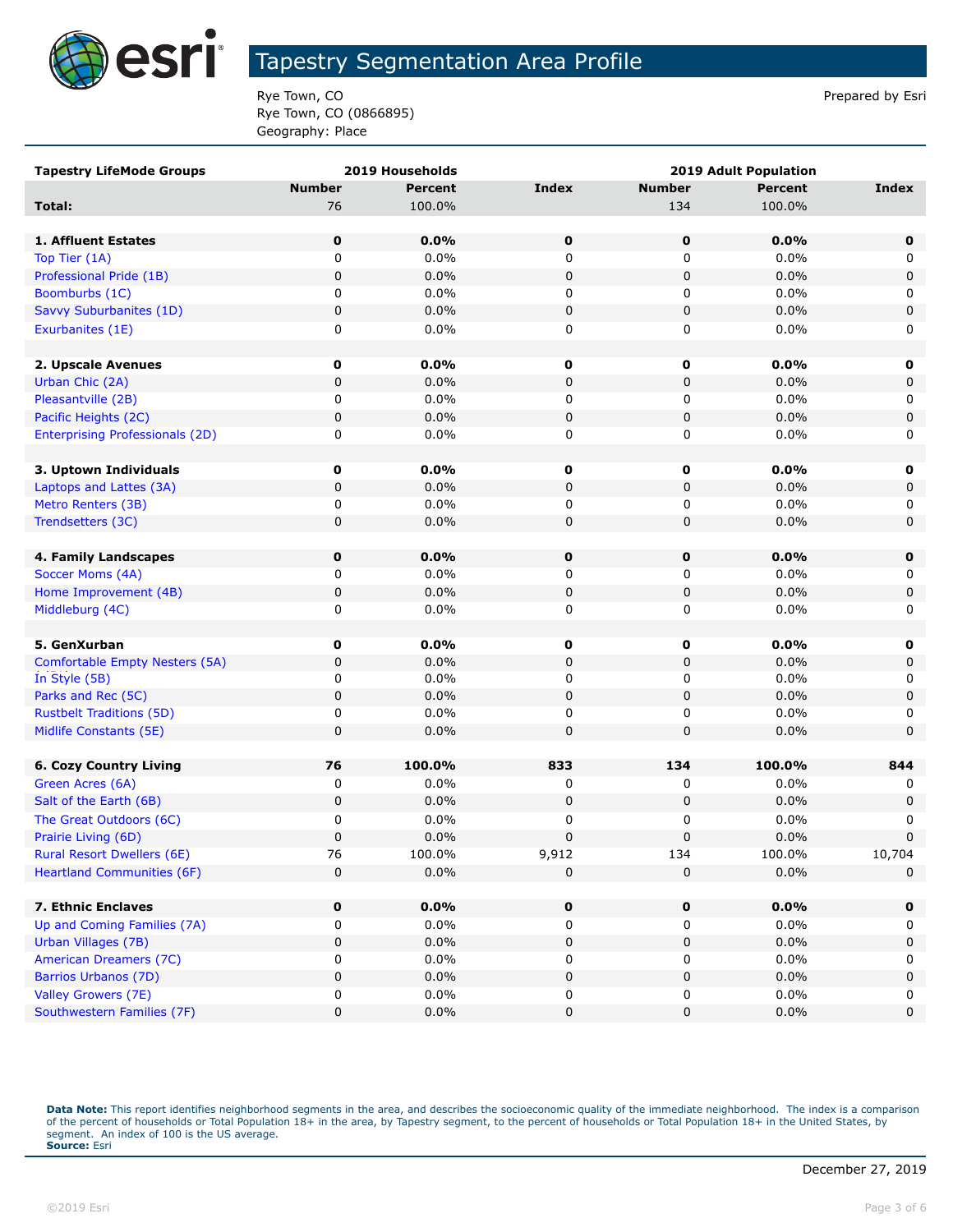

Rye Town, CO **Prepared by Esri** Prepared by Esri Rye Town, CO (0866895) Geography: Place

| <b>Tapestry LifeMode Groups</b>        |               | 2019 Households |              | <b>2019 Adult Population</b> |                |              |
|----------------------------------------|---------------|-----------------|--------------|------------------------------|----------------|--------------|
|                                        | <b>Number</b> | <b>Percent</b>  | <b>Index</b> | <b>Number</b>                | <b>Percent</b> | <b>Index</b> |
| Total:                                 | 76            | 100.0%          |              | 134                          | 100.0%         |              |
|                                        |               |                 |              |                              |                |              |
| 8. Middle Ground                       | 0             | 0.0%            | 0            | 0                            | 0.0%           | 0            |
| City Lights (8A)                       | 0             | 0.0%            | 0            | 0                            | 0.0%           | 0            |
| Emerald City (8B)                      | 0             | 0.0%            | $\mathbf 0$  | $\pmb{0}$                    | 0.0%           | $\mathbf 0$  |
| Bright Young Professionals (8C)        | 0             | $0.0\%$         | 0            | 0                            | $0.0\%$        | 0            |
| Downtown Melting Pot (8D)              | 0             | 0.0%            | 0            | 0                            | 0.0%           | $\mathsf 0$  |
| Front Porches (8E)                     | 0             | 0.0%            | 0            | 0                            | $0.0\%$        | 0            |
| Old and Newcomers (8F)                 | 0             | 0.0%            | 0            | $\pmb{0}$                    | 0.0%           | $\mathbf 0$  |
| Hardscrabble Road (8G)                 | 0             | 0.0%            | 0            | 0                            | 0.0%           | 0            |
|                                        |               |                 |              |                              |                |              |
| 9. Senior Styles                       | 0             | $0.0\%$         | 0            | 0                            | $0.0\%$        | 0            |
| Silver & Gold (9A)                     | 0             | 0.0%            | $\mathbf 0$  | $\pmb{0}$                    | 0.0%           | 0            |
| Golden Years (9B)                      | 0             | 0.0%            | 0            | 0                            | 0.0%           | 0            |
| The Elders (9C)                        | 0             | 0.0%            | $\pmb{0}$    | $\pmb{0}$                    | 0.0%           | $\mathsf 0$  |
| Senior Escapes (9D)                    | 0             | $0.0\%$         | 0            | 0                            | $0.0\%$        | 0            |
| <b>Retirement Communities (9E)</b>     | 0             | 0.0%            | $\pmb{0}$    | $\pmb{0}$                    | 0.0%           | $\mathsf 0$  |
| Social Security Set (9F)               | 0             | $0.0\%$         | 0            | 0                            | 0.0%           | 0            |
|                                        |               |                 |              |                              |                |              |
| 10. Rustic Outposts                    | 0             | $0.0\%$         | 0            | 0                            | $0.0\%$        | 0            |
| Southern Satellites (10A)              | 0             | 0.0%            | 0            | 0                            | $0.0\%$        | 0            |
| Rooted Rural (10B)                     | 0             | $0.0\%$         | 0            | 0                            | $0.0\%$        | 0            |
| Diners & Miners (10C)                  | $\mathbf 0$   | 0.0%            | $\mathbf 0$  | $\pmb{0}$                    | 0.0%           | 0            |
| Down the Road (10D)                    | 0             | 0.0%            | 0            | 0                            | 0.0%           | 0            |
| Rural Bypasses (10E)                   | 0             | 0.0%            | $\mathbf 0$  | $\pmb{0}$                    | 0.0%           | $\mathbf 0$  |
|                                        |               |                 |              |                              |                |              |
| 11. Midtown Singles                    | $\mathbf 0$   | 0.0%            | 0            | $\mathbf 0$                  | 0.0%           | 0            |
| City Strivers (11A)                    | 0             | 0.0%            | 0            | 0                            | 0.0%           | 0            |
| Young and Restless (11B)               | 0             | 0.0%            | $\pmb{0}$    | $\pmb{0}$                    | 0.0%           | $\mathbf 0$  |
| Metro Fusion (11C)                     | 0             | 0.0%            | 0            | 0                            | 0.0%           | 0            |
| Set to Impress (11D)                   | 0             | $0.0\%$         | 0            | $\pmb{0}$                    | $0.0\%$        | 0            |
| City Commons (11E)                     | 0             | 0.0%            | 0            | 0                            | $0.0\%$        | 0            |
|                                        |               |                 |              |                              |                |              |
| 12. Hometown                           | 0             | 0.0%            | 0            | 0                            | $0.0\%$        | 0            |
| Family Foundations (12A)               | 0             | 0.0%            | $\mathbf 0$  | $\pmb{0}$                    | 0.0%           | $\mathbf 0$  |
| Traditional Living (12B)               | 0             | $0.0\%$         | 0            | 0                            | $0.0\%$        | 0            |
| <b>Small Town Simplicity (12C)</b>     | 0             | 0.0%            | 0            | $\pmb{0}$                    | 0.0%           | 0            |
| Modest Income Homes (12D)              | 0             | 0.0%            | 0            | 0                            | 0.0%           | 0            |
|                                        |               |                 |              |                              |                |              |
| 13. Next Wave                          | 0             | 0.0%            | 0            | 0                            | 0.0%           | 0            |
| <b>International Marketplace (13A)</b> | 0             | 0.0%            | $\mathbf 0$  | $\pmb{0}$                    | 0.0%           | 0            |
| Las Casas (13B)                        | 0             | $0.0\%$         | 0            | 0                            | $0.0\%$        | 0            |
| <b>NeWest Residents (13C)</b>          | 0             | 0.0%            | 0            | 0                            | $0.0\%$        | 0            |
| Fresh Ambitions (13D)                  | 0             | $0.0\%$         | 0            | 0                            | 0.0%           | 0            |
| High Rise Renters (13E)                | 0             | 0.0%            | 0            | $\pmb{0}$                    | 0.0%           | $\mathbf 0$  |
| 14. Scholars and Patriots              | $\mathbf 0$   | 0.0%            | 0            | 0                            | 0.0%           | $\mathbf 0$  |
| Military Proximity (14A)               | 0             | $0.0\%$         | 0            | 0                            | $0.0\%$        | 0            |
| College Towns (14B)                    | 0             | 0.0%            | $\pmb{0}$    | $\pmb{0}$                    | $0.0\%$        | $\mathbf 0$  |
| Dorms to Diplomas (14C)                | 0             | $0.0\%$         | $\mathbf 0$  | 0                            | $0.0\%$        | 0            |
|                                        |               |                 |              |                              |                |              |
| Unclassified (15)                      | 0             | $0.0\%$         | $\mathbf 0$  | 0                            | $0.0\%$        | 0            |
|                                        |               |                 |              |                              |                |              |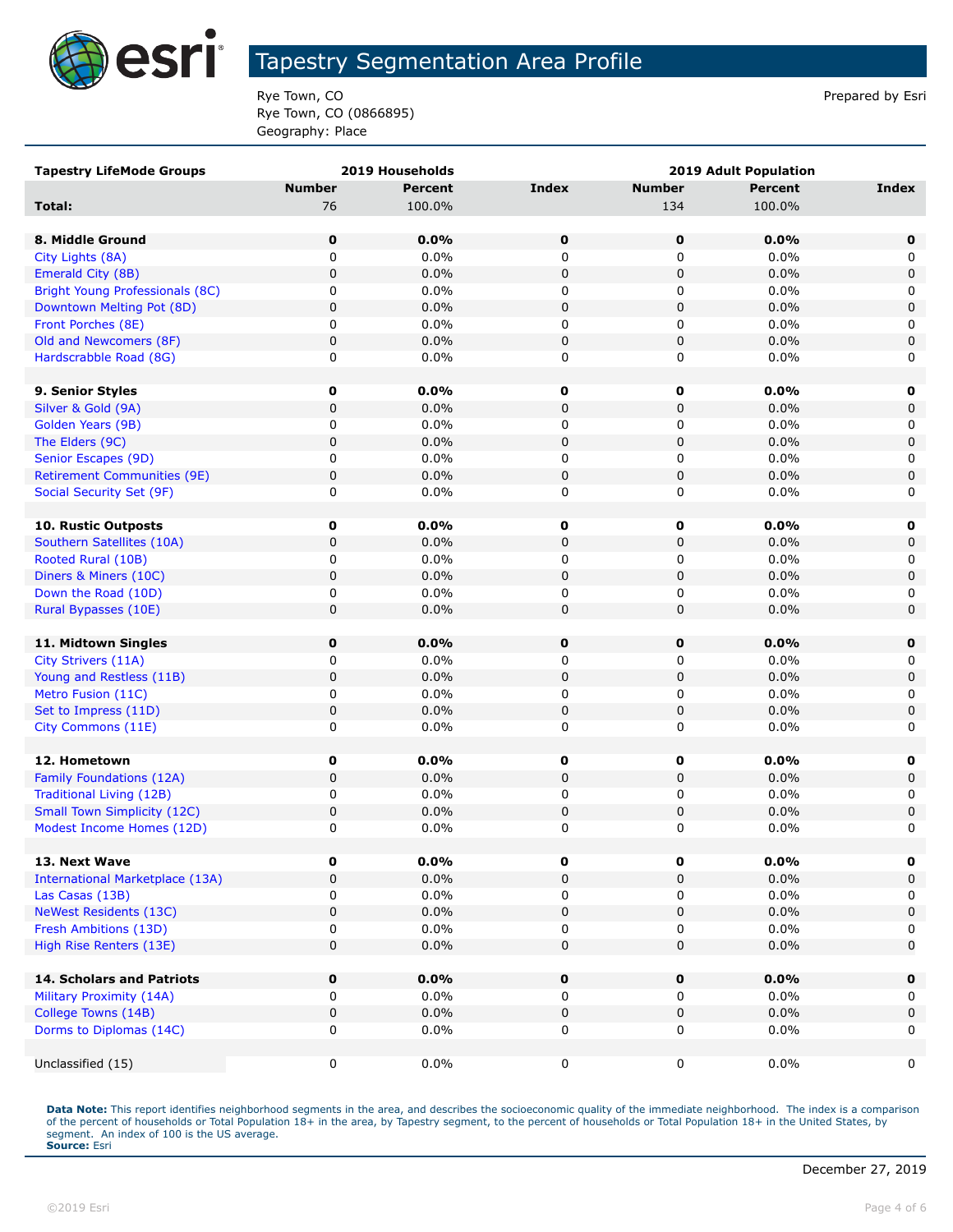

Rye Town, CO **Prepared by Esri** Prepared by Esri Rye Town, CO (0866895) Geography: Place

| <b>Tapestry Urbanization Groups</b>    | 2019 Households |                | <b>2019 Adult Population</b> |               |                |                     |
|----------------------------------------|-----------------|----------------|------------------------------|---------------|----------------|---------------------|
|                                        | <b>Number</b>   | <b>Percent</b> | <b>Index</b>                 | <b>Number</b> | <b>Percent</b> | Index               |
| <b>Total:</b>                          | 76              | 100.0%         |                              | 134           | 100.0%         |                     |
|                                        |                 |                |                              |               |                |                     |
| 1. Principal Urban Center              | $\pmb{0}$       | 0.0%           | $\pmb{0}$                    | 0             | 0.0%           | $\mathbf 0$         |
| Laptops and Lattes (3A)                | 0               | 0.0%           | 0                            | 0             | 0.0%           | 0                   |
| Metro Renters (3B)                     | $\mathbf 0$     | 0.0%           | $\mathbf 0$                  | $\mathbf 0$   | 0.0%           | $\mathbf 0$         |
| Trendsetters (3C)                      | $\mathbf 0$     | 0.0%           | $\mathbf 0$                  | 0             | 0.0%           | $\mathbf 0$         |
| Downtown Melting Pot (8D)              | $\pmb{0}$       | 0.0%           | $\mathbf 0$                  | 0             | 0.0%           | $\mathbf 0$         |
| City Strivers (11A)                    | 0               | 0.0%           | $\mathbf 0$                  | 0             | $0.0\%$        | 0                   |
| <b>NeWest Residents (13C)</b>          | $\mathbf 0$     | 0.0%           | $\pmb{0}$                    | $\mathsf 0$   | 0.0%           | $\mathbf 0$         |
| Fresh Ambitions (13D)                  | 0               | $0.0\%$        | $\mathbf 0$                  | 0             | $0.0\%$        | 0                   |
| High Rise Renters (13E)                | $\mathbf 0$     | 0.0%           | $\pmb{0}$                    | $\mathbf 0$   | 0.0%           | $\mathbf 0$         |
|                                        |                 |                |                              |               |                |                     |
| 2. Urban Periphery                     | $\mathbf 0$     | 0.0%           | $\mathbf 0$                  | 0             | 0.0%           | $\mathbf 0$         |
| Pacific Heights (2C)                   | 0               | 0.0%           | 0                            | 0             | 0.0%           | 0                   |
| <b>Rustbelt Traditions (5D)</b>        | $\pmb{0}$       | 0.0%           | $\mathbf 0$                  | $\mathbf 0$   | 0.0%           | $\mathbf 0$         |
| Urban Villages (7B)                    | $\mathsf 0$     | 0.0%           | $\mathbf 0$                  | 0             | 0.0%           | 0                   |
| American Dreamers (7C)                 | $\mathbf 0$     | 0.0%           | $\mathbf 0$                  | 0             | 0.0%           | $\mathbf 0$         |
| Barrios Urbanos (7D)                   | 0               | 0.0%           | 0                            | 0             | 0.0%           | 0                   |
| Southwestern Families (7F)             | $\mathbf 0$     | 0.0%           | $\pmb{0}$                    | $\mathbf 0$   | 0.0%           | $\mathbf 0$         |
| City Lights (8A)                       | $\pmb{0}$       | 0.0%           | $\mathbf 0$                  | 0             | 0.0%           | 0                   |
| <b>Bright Young Professionals (8C)</b> | $\mathbf 0$     | 0.0%           | $\mathbf 0$                  | $\pmb{0}$     | 0.0%           | $\mathbf 0$         |
| Metro Fusion (11C)                     | 0               | 0.0%           | 0                            | 0             | 0.0%           | 0                   |
| Family Foundations (12A)               | $\mathsf 0$     | 0.0%           | $\pmb{0}$                    | $\mathbf 0$   | 0.0%           | $\mathbf 0$         |
| Modest Income Homes (12D)              | $\mathsf 0$     | 0.0%           | 0                            | 0             | 0.0%           | 0                   |
| <b>International Marketplace (13A)</b> | $\mathbf 0$     | 0.0%           | $\mathbf 0$                  | $\pmb{0}$     | 0.0%           | $\mathbf 0$         |
| Las Casas (13B)                        | 0               | 0.0%           | 0                            | 0             | 0.0%           | 0                   |
|                                        |                 |                |                              |               |                |                     |
| 3. Metro Cities                        | $\pmb{0}$       | 0.0%           | 0                            | 0             | 0.0%           | $\mathbf 0$         |
| In Style (5B)                          | $\mathbf 0$     | 0.0%           | $\mathbf 0$                  | 0             | 0.0%           | $\mathbf 0$         |
| Emerald City (8B)                      | 0               | 0.0%           | $\pmb{0}$                    | $\mathbf 0$   | 0.0%           | 0                   |
| Front Porches (8E)                     | $\mathsf 0$     | 0.0%           | $\pmb{0}$                    | 0             | 0.0%           | $\mathsf{O}\xspace$ |
| Old and Newcomers (8F)                 | $\mathsf 0$     | 0.0%           | $\mathbf 0$                  | 0             | $0.0\%$        | $\mathbf 0$         |
| Hardscrabble Road (8G)                 | $\pmb{0}$       | 0.0%           | $\pmb{0}$                    | $\pmb{0}$     | 0.0%           | $\pmb{0}$           |
| <b>Retirement Communities (9E)</b>     | 0               | 0.0%           | 0                            | 0             | 0.0%           | 0                   |
| Social Security Set (9F)               | $\pmb{0}$       | 0.0%           | $\mathbf 0$                  | $\pmb{0}$     | 0.0%           | $\mathbf 0$         |
| Young and Restless (11B)               | 0               | $0.0\%$        | 0                            | 0             | $0.0\%$        | 0                   |
| Set to Impress (11D)                   | $\pmb{0}$       | 0.0%           | $\pmb{0}$                    | $\mathbf 0$   | 0.0%           | $\mathbf 0$         |
| City Commons (11E)                     | $\pmb{0}$       | 0.0%           | $\pmb{0}$                    | 0             | 0.0%           | 0                   |
| Traditional Living (12B)               | $\mathbf 0$     | 0.0%           | $\mathbf 0$                  | 0             | 0.0%           | $\mathbf 0$         |
| College Towns (14B)                    | $\mathsf 0$     | 0.0%           | $\mathbf 0$                  | 0             | 0.0%           | 0                   |
| Dorms to Diplomas (14C)                | 0               | 0.0%           | $\mathbf{0}$                 | $\mathbf 0$   | 0.0%           | $\mathbf 0$         |